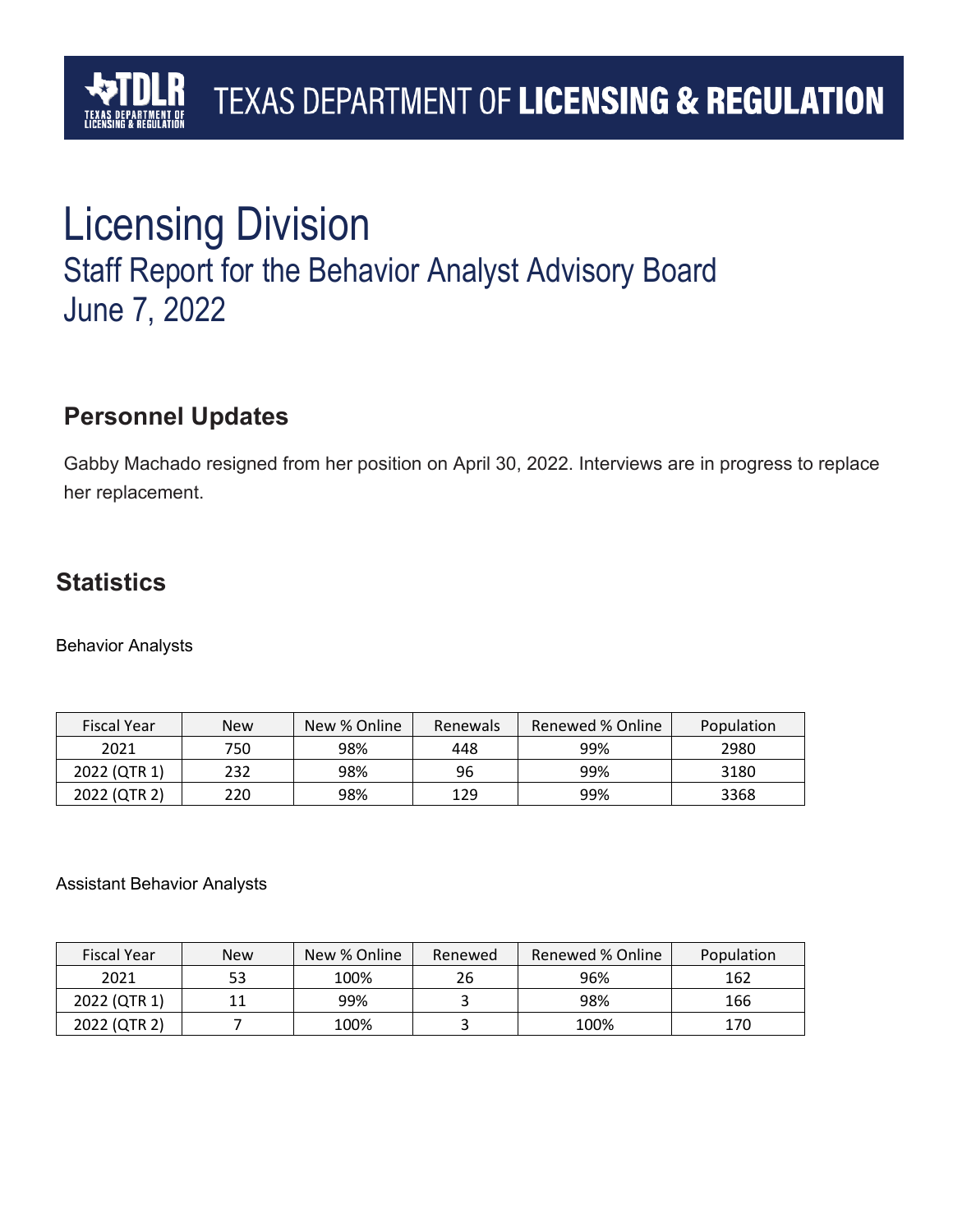| Month          | Number   |  |
|----------------|----------|--|
|                | of       |  |
|                | contacts |  |
| September 2021 | 30       |  |
| October 2021   | 30       |  |
| November 2021  | 29       |  |
| December 2021  | 23       |  |
| January 2022   | 36       |  |
| February 2022  | 34       |  |
| March2022      | 39       |  |
| April 2022     | 51       |  |

#### Web Contacts (emails), Current Fiscal Year 2022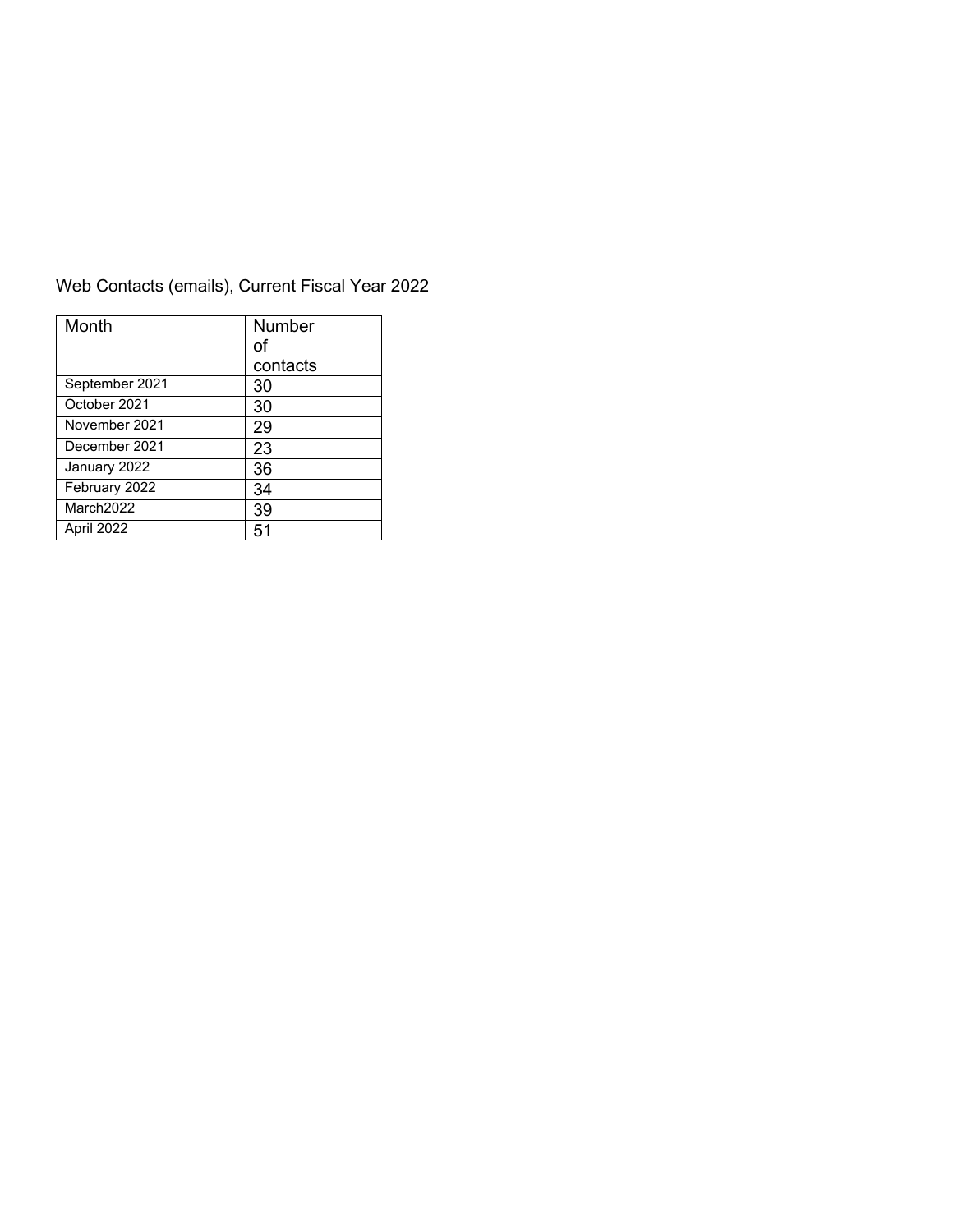# Customer Service Division

Staff Report for the Behavior Analyst Advisory Board June 7, 2022

## **Statistics**



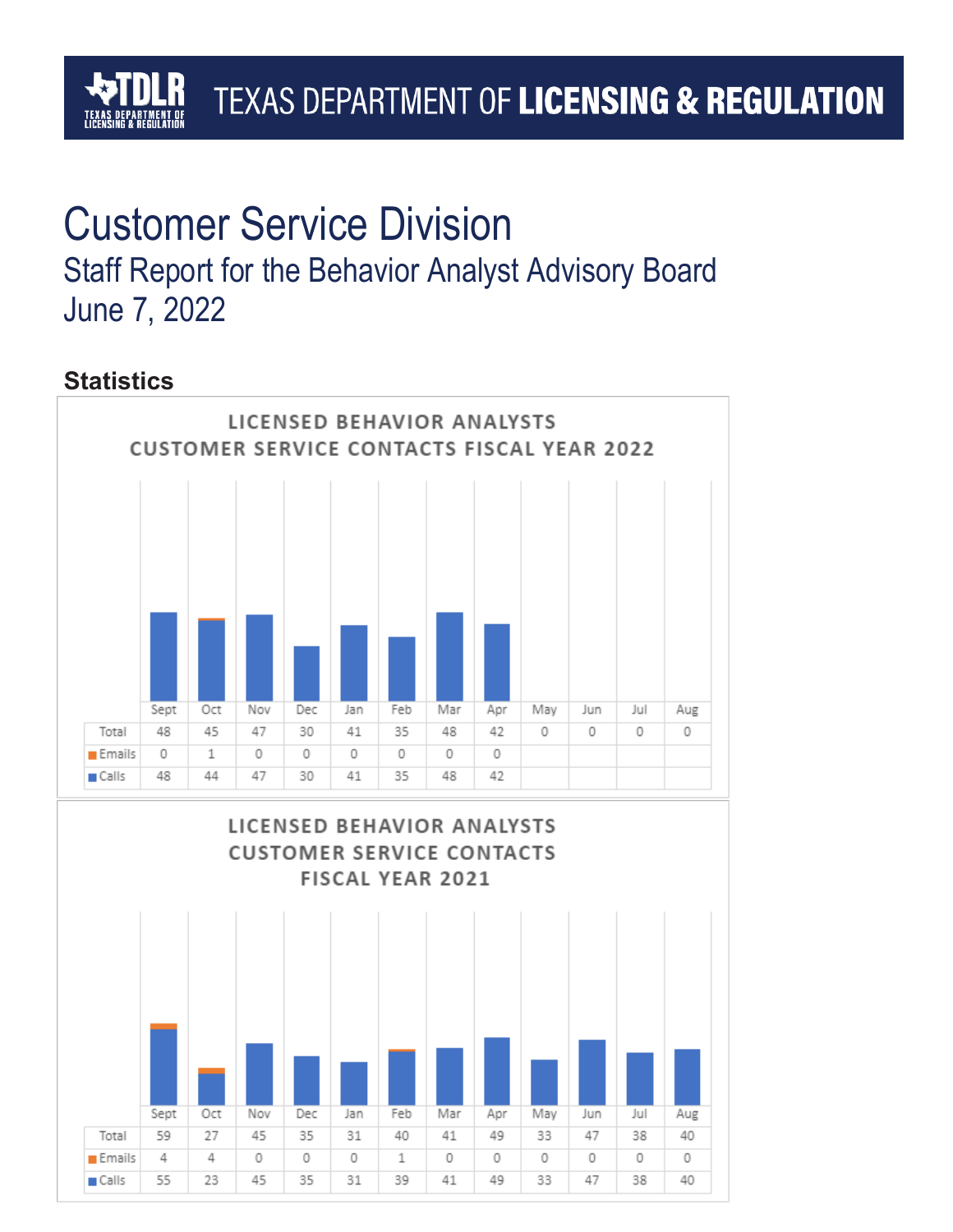# Enforcement Division

Staff Report for the Behavior Analyst Advisory Board June 7, 2022

## Personnel Updates:

- January 15, 2021, Lisa Grant was promoted to Legal Assistant Supervisor in the Prosecution Section of Enforcement. Lisa has worked for TDLR for over 20 years, previously serving as a Legal Assistant I, Legal Assistant II, Legal Assistant III and Senior Legal Assistant.
- On April 1, 2021, Rosemary Potter was promoted to Senior Legal Assistant in the Prosecution Section of Enforcement. Rosemary has worked for TDLR for over 13 years, previously serving as a Legal Assistant III.
- Three attorneys, Sara McKinney, Rachel Seshan, and Hunter McKinley were hired as Attorney II positions to fill the vacancies created by promotions in the Enforcement Division. These three attorneys will be working our inspections cases and our unlicensed air conditioning and electrical cases. Their hiring's were effective April 15, 2021.
- On August 1, 2021, Cynthia Marple was hired as an Attorney III. She joins TDLR from the Department of Public Safety's office of Regulatory Counsel Division where she prosecuted compliance and enforcement cases. Cynthia is a member of the Transportation Team, which focuses on cases related to Tow, Vehicle Storage Facilities, Driver's Education and Motor Fuels.
- On September 15, 2021, Kimberly (Kim) Ferreiro Mitchell was promoted to Management Analyst III. Kim has worked for TDLR for 13 ½ years, previously serving as a Legal Assistant III and Legal Assistant II.
- On September 15, 2021, Estella Ramos was promoted to Senior Legal Assistant in our Intake Section. Estella has worked for TDLR for over 6 years, previously serving as an Intake Administrative Assistant and Legal Assistant II.
- Karen Cox retired January 31, 2022, after 17 years with TDLR and over 30 years working in State Government which include stints at the Texas Workforce Commission, Texas Department of Transportation, and the Texas Railroad Commission. She was promoted to Senior Prosecutor in, January 1, 2019, where she helped oversee and mentor attorneys within the Enforcement Division. She also helped develop and facilitate our expert witness training program utilized by the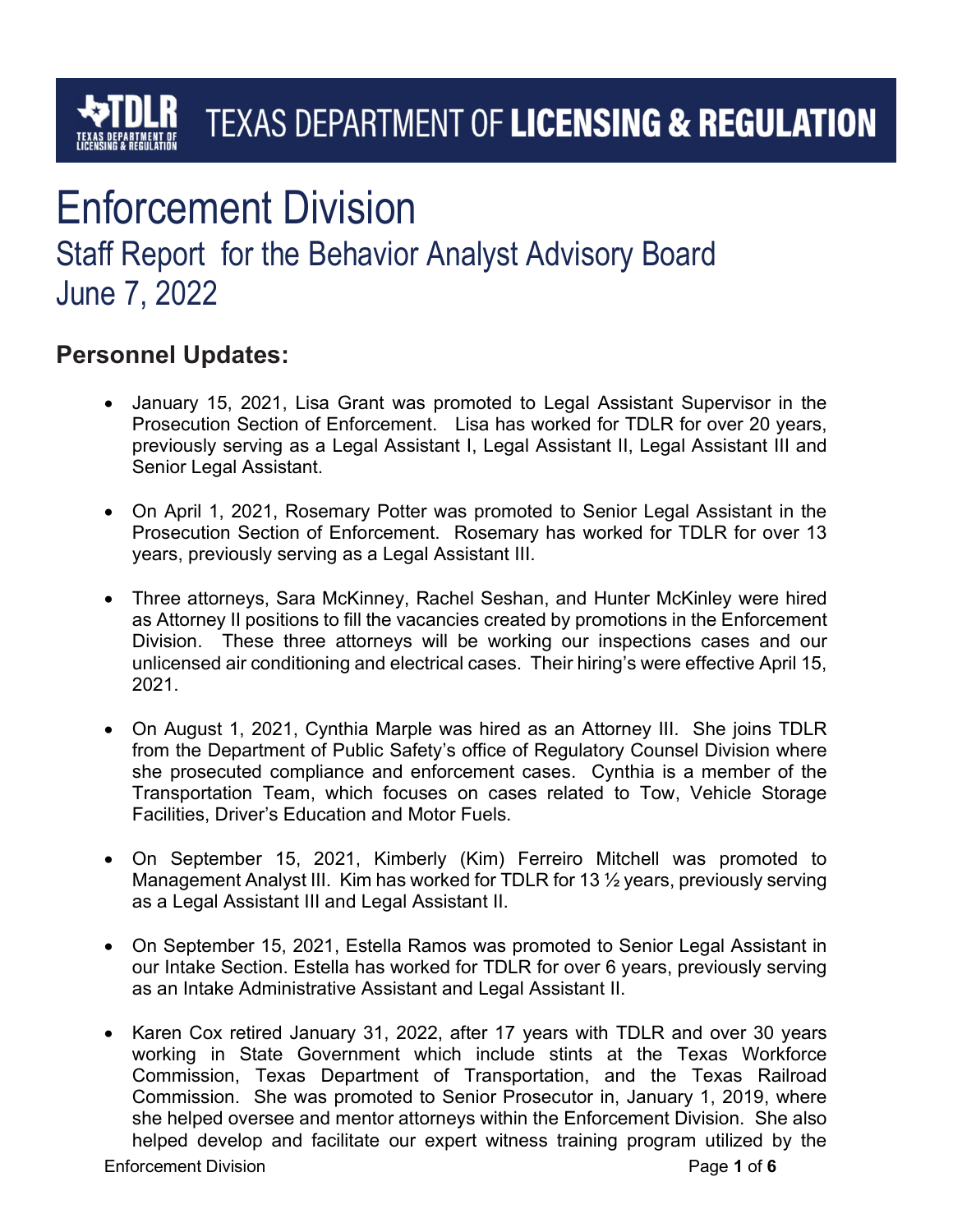Health Professions Program. She will be greatly missed, but we wish her well in her retirement.

 On February 15, 2022, Robert Nino was promoted to the Team Lead Supervisor for the South Region Team. Robert has worked for TDLR for over 14 years with vast knowledge and experience on case investigations, sting operations and working on very complex cases. Robert also assisted in the training and mentoring on newly hired investigators. Robert has had nearly 38 years of experience as an investigator and auditor with both federal and state government, as well as private industry.

## Statistics:

Shown below are the Complaints Received, Enforcement Performance Measures and Key Statistics for the Behavior Analyst (BHV) program and for all TDLR programs combined through March of Fiscal Year 2022:

| <b>Complaints Received by Source</b> | <b>BHV</b> | <b>TDLR</b> |
|--------------------------------------|------------|-------------|
| Consumer                             | -31        | 9.075       |
| <b>Criminal History</b>              | 5          | 10.374      |
| <b>Total Complaints Received</b>     | 36         | 19.449      |

| <b>Key Statistics:</b>                      | <b>BHV</b> | <b>TDLR</b> |
|---------------------------------------------|------------|-------------|
| Cases opened                                | 26         | 6,473       |
| Cases closed                                | 38         | 6,457       |
| Average time to close (days)                | 281.74     | 216.96      |
| % of cases resolved within 6 months         | 52.63%     | 57.29%      |
| % of cases resulting in disciplinary action | 7.89%      | 10.67%      |
| Cases pending at end of March 2022          | 16         | 6,646       |



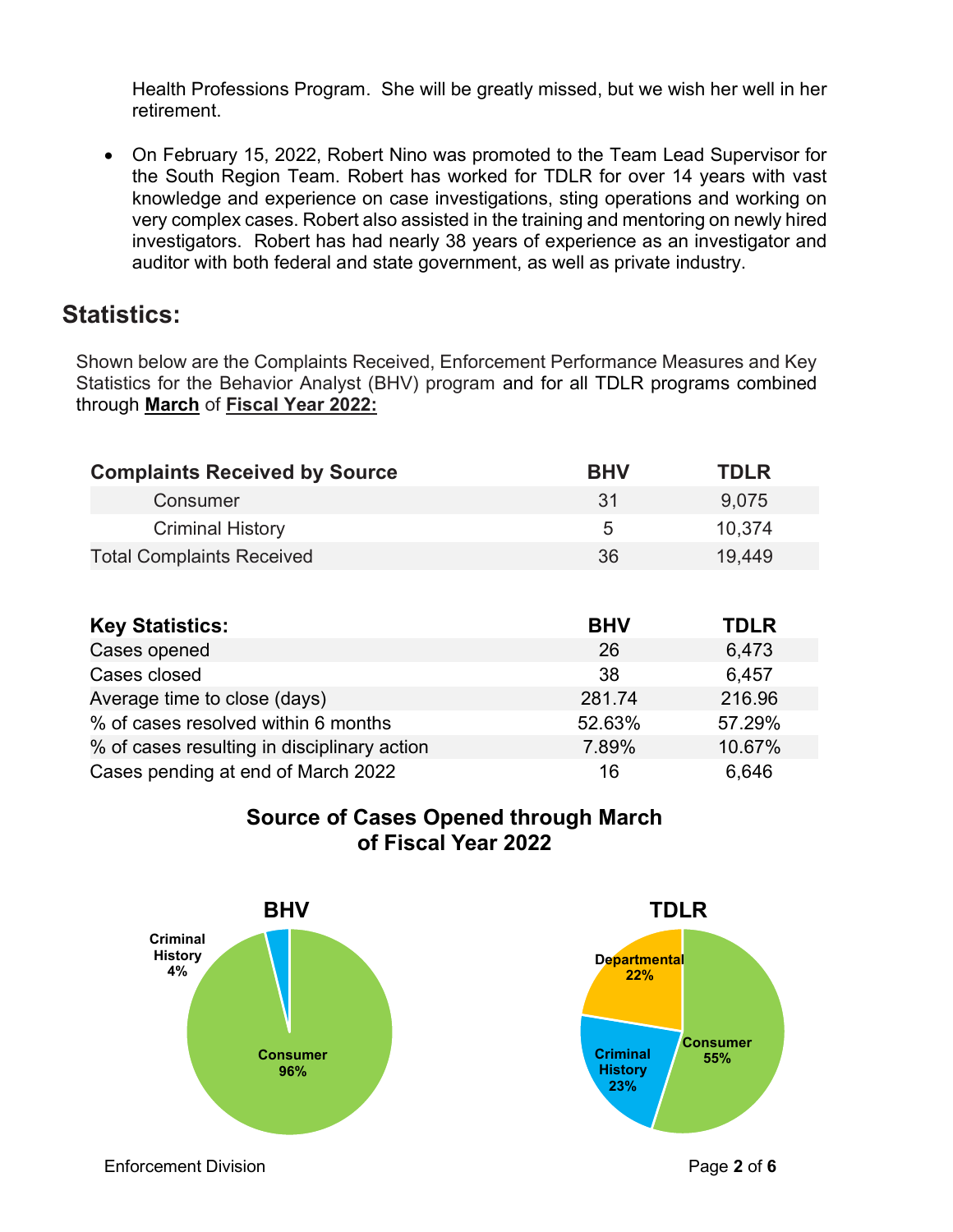| <b>Case Outcomes</b>                       | <b>BHV</b> | <b>TDLR</b>    |
|--------------------------------------------|------------|----------------|
| <b>Commission Orders</b>                   | 0          | 14             |
| <b>Default Orders</b>                      | 0          | 201            |
| <b>Agreed Orders</b>                       | 2          | 408            |
| <b>Penalties Assessed</b>                  | \$2,500.00 | \$1,472,575.00 |
| <b>Penalties Collected</b>                 | \$2,000.00 | \$833,384.00   |
| Licenses Revoked (Disciplinary)            |            | 33             |
| <b>Licenses Suspended</b>                  | 0          | 4              |
| Licenses Denied/Revoked (Criminal History) |            | 106            |
| <b>Cease &amp; Desist Orders</b>           | 0          | 9              |
| <b>Informally Resolved</b>                 | 35         | 5,768          |

#### BHV Cases closed and reasons through March of Fiscal Year 2022

| <b>Reason Closed:</b>             | Count |
|-----------------------------------|-------|
| <b>Insufficient Evidence</b>      | 31    |
| <b>Agreed Order</b>               |       |
| <b>Evaluation Letter Eligible</b> |       |
| <b>Warning Letter</b>             |       |
| Withdrawn by Complainant          |       |
| Revocation by Operation of Law    |       |

| BHV Alleged Violations at Opening through March of Fiscal Year 2022 |       |  |
|---------------------------------------------------------------------|-------|--|
| <b>Alleged Violation:</b>                                           | Count |  |
| Code of Ethics                                                      | 26    |  |
| <b>Criminal History</b>                                             |       |  |

#### BHV Violations Resulting in Disciplinary Action through March of Fiscal Year 2022

| <b>Violation:</b>       | Count |
|-------------------------|-------|
| Code of Ethics          |       |
| <b>Criminal History</b> |       |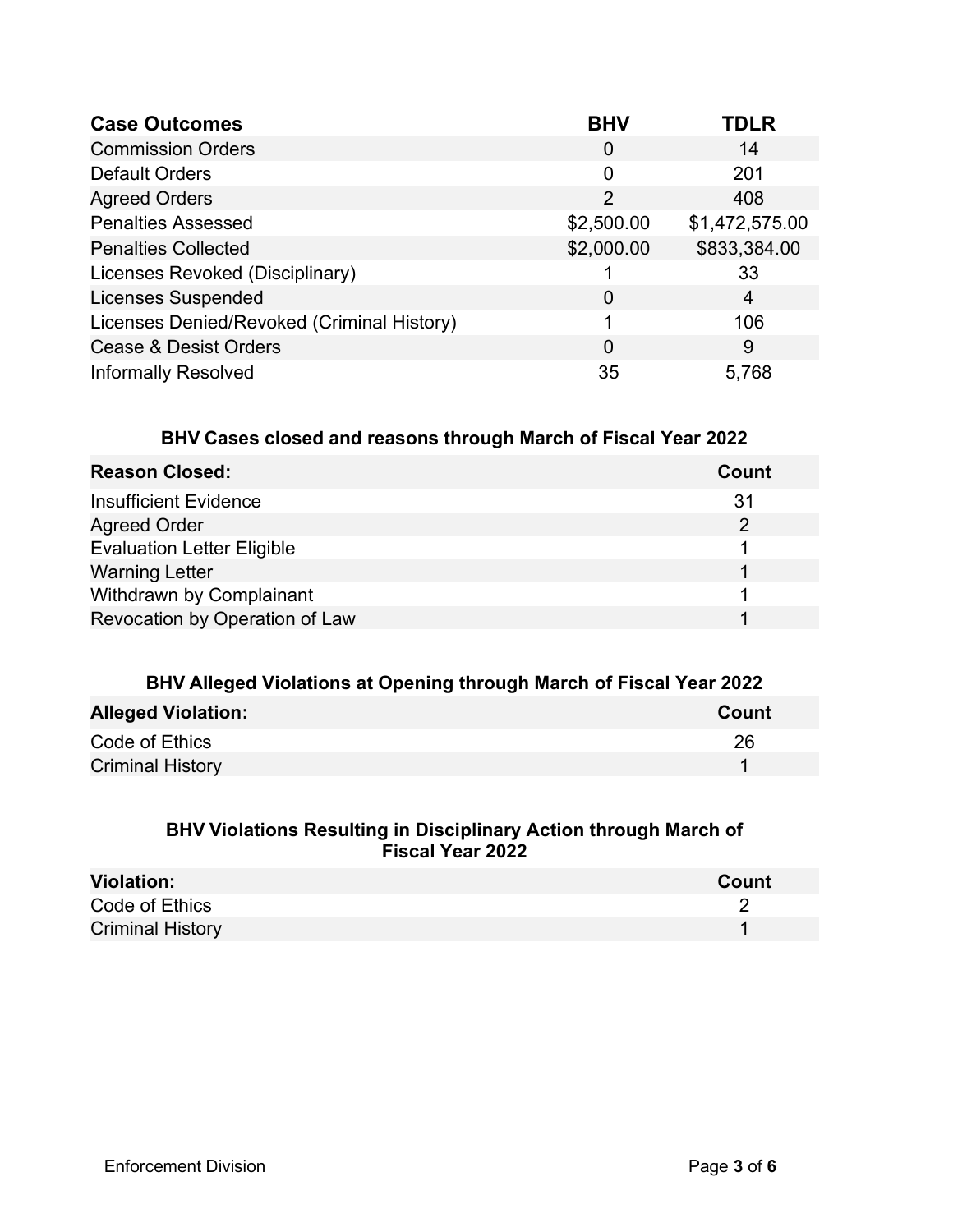#### BHV - Additional statistics through the end of March 2022

- The median age of the 25 pending cases at the end of March is 102 days.
- The oldest case had been opened for 284 days, and the newest had been open for 41 days.

| *Alleged Code of Ethics Violation at opening                           | Count |
|------------------------------------------------------------------------|-------|
| Failed to maintain accurate records                                    | 8     |
| Failed to provide only services licensee is qualified to provide       | 6     |
| Failed to fully and accurately inform clients                          | 4     |
| Inappropriate relationship                                             | 3     |
| Failure to maintain safe enviroment                                    | 2     |
| Revealed confidential information about a client                       |       |
| Failed to identify competent referral sources                          |       |
| Failed to obtain consent from client to use data for teaching purposes |       |
| <b>Total</b>                                                           | 26    |

Shown below are the Complaints Received, Enforcement Performance Measures, and Key Statistics for the Behavior Analyst (BHV) program and for all TDLR programs combined for Fiscal Year 2021:

| <b>Complaints Received by Source</b>        | <b>BHV</b> | <b>TDLR</b> |
|---------------------------------------------|------------|-------------|
| Consumer                                    | 51         | 13,759      |
| <b>Criminal History</b>                     | 13         | 18,896      |
| <b>Total Complaints Received</b>            | 64         | 32,655      |
|                                             |            |             |
| <b>Key Statistics:</b>                      | <b>BHV</b> | <b>TDLR</b> |
| Cases opened                                | 41         | 10,121      |
| Cases closed                                | 43         | 9,335       |
| Average time to close (days)                | 187.58     | 209.86      |
| % of cases resolved within 6 months         | 55.81%     | 60.00%      |
| % of cases resulting in disciplinary action | 0.00%      | 13.41%      |
| Cases pending at end of FY 2021             | 28         | 6,627       |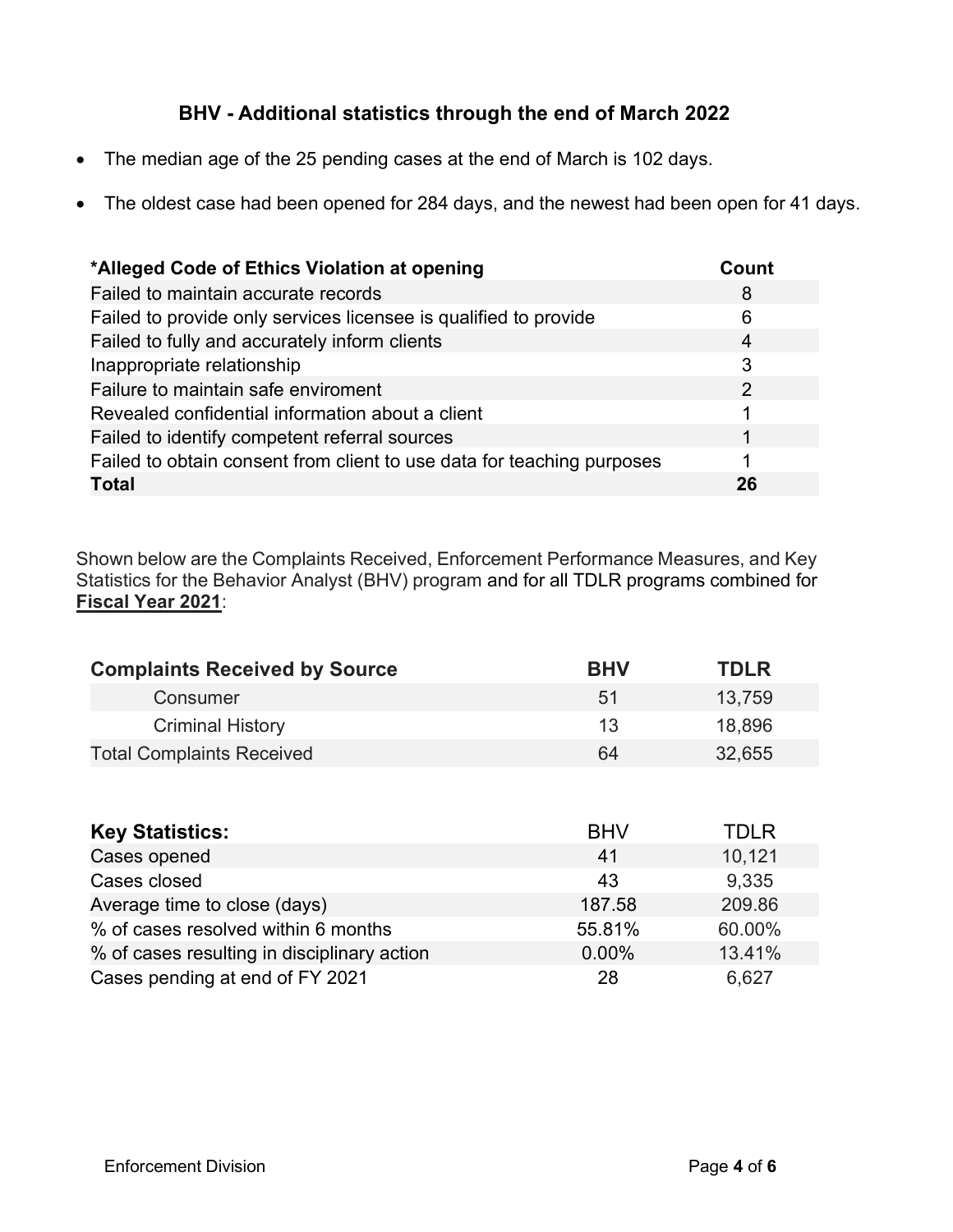## Source of Cases Opened for Fiscal Year 2021



| <b>Case Outcomes</b>                       | <b>BHV</b>     | <b>TDLR</b>    |
|--------------------------------------------|----------------|----------------|
| <b>Commission Orders</b>                   | $\overline{0}$ | 44             |
| <b>Default Orders</b>                      | 0              | 455            |
| <b>Agreed Orders</b>                       | $\overline{0}$ | 711            |
| <b>Penalties Assessed</b>                  | \$0            | \$2,570,716.00 |
| <b>Penalties Collected</b>                 | \$0            | \$1,140,068.95 |
| Licenses Revoked (Disciplinary)            | 0              | 103            |
| <b>Licenses Suspended</b>                  | 0              | 8              |
| Licenses Denied/Revoked (Criminal History) | 0              | 240            |
| <b>Cease &amp; Desist Orders</b>           | 0              | 19             |
| <b>Informally Resolved</b>                 | 43             | 7,976          |

| <b>BHV Alleged Violations at Opening for Fiscal Year 2021</b> |       |
|---------------------------------------------------------------|-------|
| <b>Violation:</b>                                             | Count |
| Code of Ethics                                                | -37   |
| <b>Unlicensed Activity</b>                                    | 8     |
| <b>Criminal History</b>                                       | 3     |

#### BHV Violations Resulting in Disciplinary Action for Fiscal Year 2021

| <b>Violation:</b>                                                   | Count |
|---------------------------------------------------------------------|-------|
| No violations resulting in Disciplinary Action for Fiscal Year 2021 | N/A   |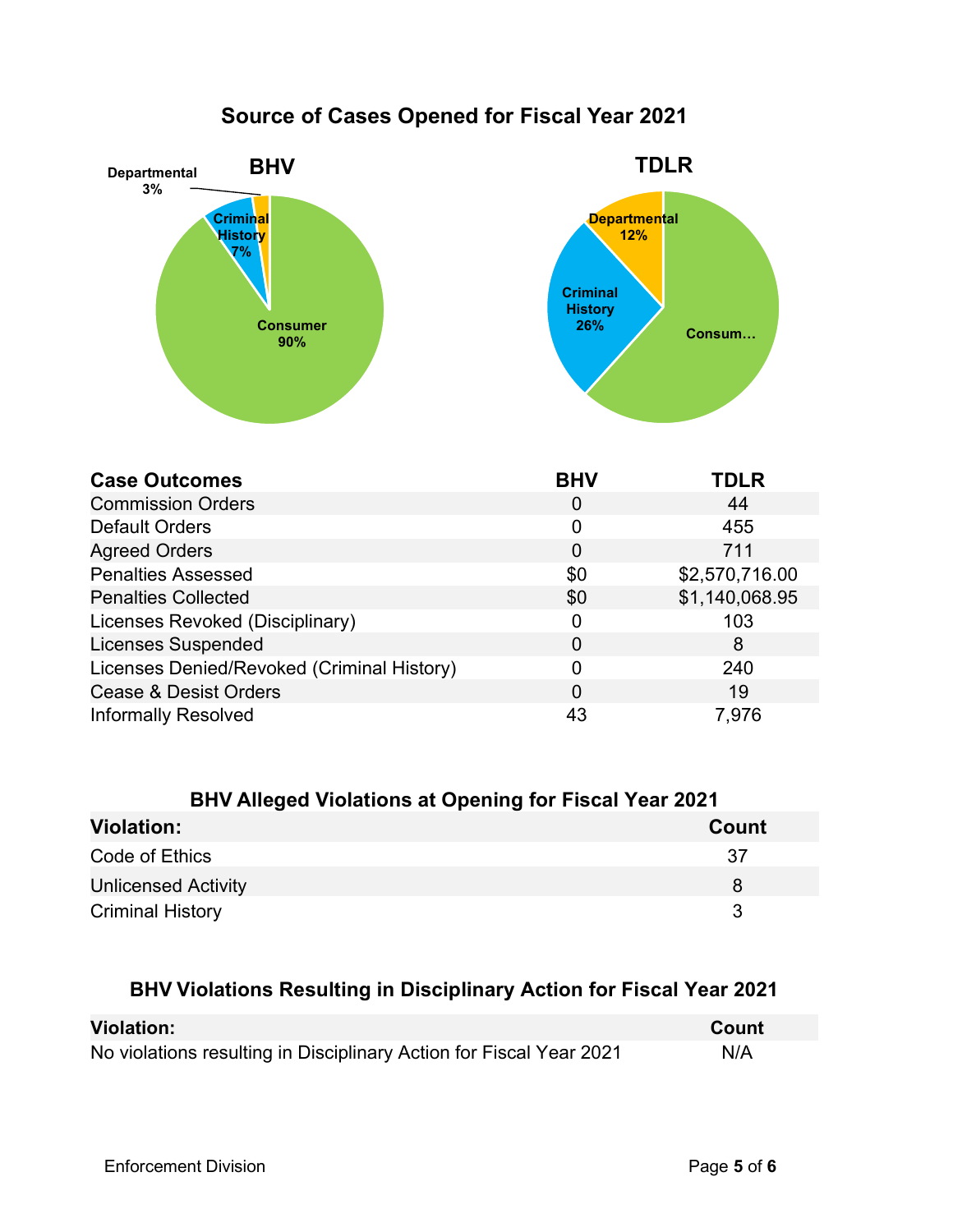| <b>Reason Closed:</b>             | Count |
|-----------------------------------|-------|
| <b>Insufficient Evidence</b>      | 35    |
| Withdrawn by Complainant          | 3     |
| <b>Evaluation Letter Eligible</b> | ႒     |
| <b>Warning Letter</b>             |       |
| Unable to Locate Respondent       |       |
| <b>License Granted</b>            |       |

#### BHV Cases closed and reasons for Fiscal Year 2021

### Case Highlights:

#### Case Number: BHV20210003605– Cory Burgess

On December 15, 2021, the Executive Director signed an Agreed Order that finalized the settlement agreement between the Department and Respondent Corey Burgess. As part of this negotiated settlement, Respondent accepted liability for one count of failing to keep accurate records of behavior analysis services rendered, a Class B violation. The administrative penalty assessed by the Department for this violation was \$1,000, which Respondent paid in full.

#### Case Number: BHV20190009108 - David Fowler

On March 15, 2022, the Executive Director signed an Agreed Order that finalized the settlement agreement between the Department and Respondent David Fowler. As part of this negotiated settlement, Respondent accepted liability for one count of failing to keep accurate records of behavior analysis services rendered, a Class B violation. The administrative penalty assessed by the Department for this violation was \$1,500, which Respondent paid in full.

#### Case Number: BHV20210004391– Michael J. Leslie

To be eligible to hold a Behavior Analyst license, TEX. OCC. CODE § 506.253(1) and 16 TEX. ADMIN. CODE § 121.21(a)(1) require current certification as a Board Certified Behavior Analyst by the Behavior Analyst Certification Board (BACB). If an individual's certification is revoked, they become ineligible for licensure.

On October 20, 2020, the Disciplinary Committee of the BACB revoked Respondent Michael J. Leslie's certification as a Board Certified Behavior Analyst. Thus, on January 12, 2022, the Department notified Michael J. Leslie that effective October 20, 2020, his Behavior Analyst license had been revoked by operation of law.